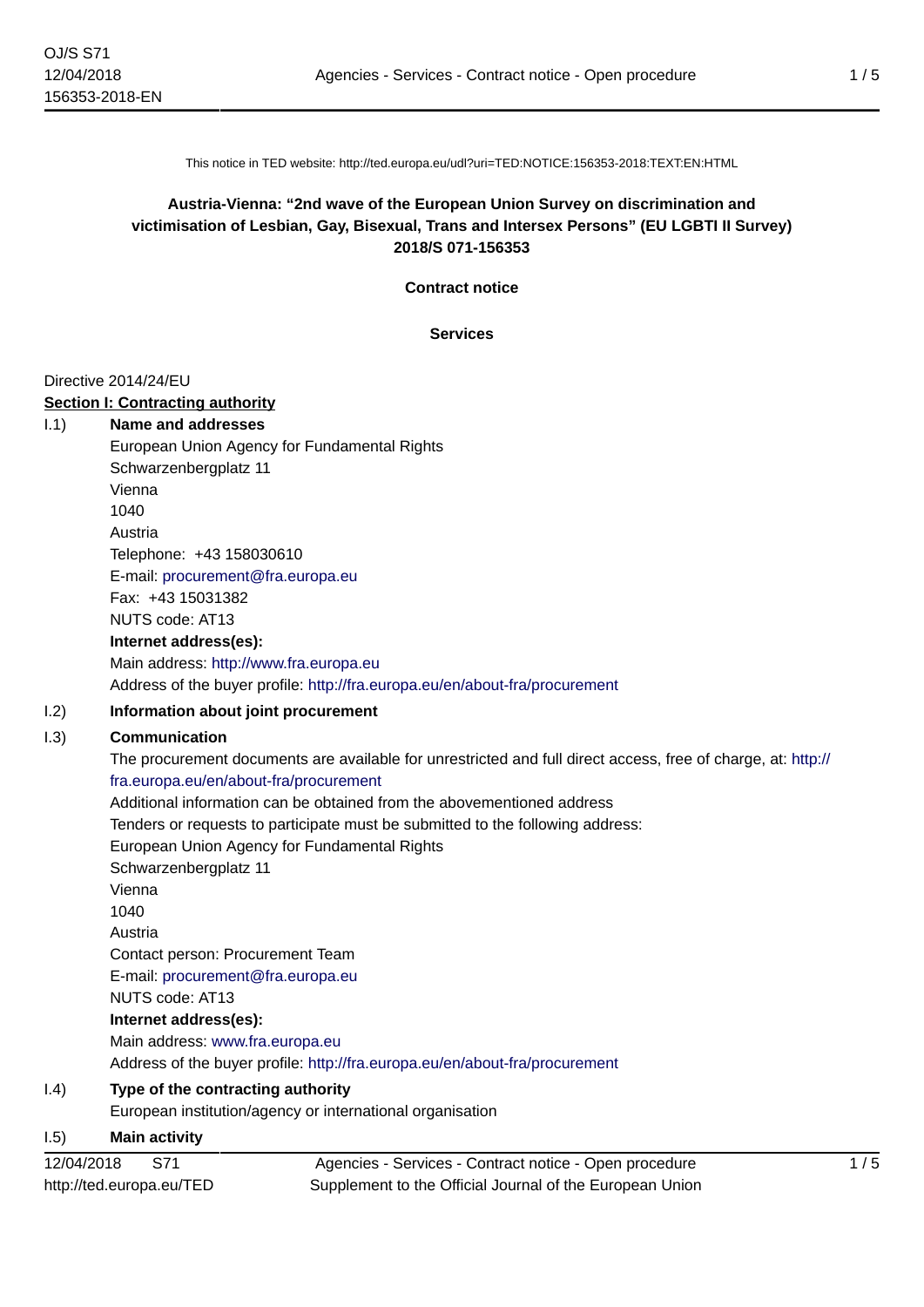Other activity: Fundamental Rights

# **Section II: Object**

## II.1) **Scope of the procurement**

## II.1.1) **Title:**

"2nd wave of the European Union Survey on discrimination and victimisation of Lesbian, Gay, Bisexual, Trans and Intersex Persons" (EU LGBTI II Survey) Reference number: D-SE-18-T02

- II.1.2) **Main CPV code** 79311000
- II.1.3) **Type of contract** Services

# II.1.4) **Short description:**

The overall objective of the contract is the design, development and implementation of an on-line survey, covering all EU Member States and the accession country of the former Yugoslav Republic of Macedonia (FYROM), on the situations of discrimination and victimisation of Lesbian, Gay, Bisexual, Trans and Intersex persons (EU LGBTI II Survey).

II.1.5) **Estimated total value**

Value excluding VAT: 540 000.00 EUR

- II.1.6) **Information about lots** This contract is divided into lots: no
- II.2) **Description**
- II.2.1) **Title:**
- II.2.2) **Additional CPV code(s)**

### II.2.3) **Place of performance**

NUTS code: AT13 Main site or place of performance: The contractor's premises or any other place indicated in the tender documents.

# II.2.4) **Description of the procurement:**

The overall objective of the contract is the design, development and implementation of an on-line survey, covering all EU Member States and the accession country of the former Yugoslav Republic of Macedonia (FYROM), on the situations of discrimination and victimisation of Lesbian, Gay, Bisexual, Trans and Intersex persons. The purpose of the tender is to award a direct services contract for the provision of the EU LGBTI II Survey.

### II.2.5) **Award criteria**

Price is not the only award criterion and all criteria are stated only in the procurement documents

### II.2.6) **Estimated value**

Value excluding VAT: 540 000.00 EUR

### II.2.7) **Duration of the contract, framework agreement or dynamic purchasing system**

| 12/04/2018<br>- S71      | Agencies - Services - Contract notice - Open procedure   |
|--------------------------|----------------------------------------------------------|
| http://ted.europa.eu/TED | Supplement to the Official Journal of the European Union |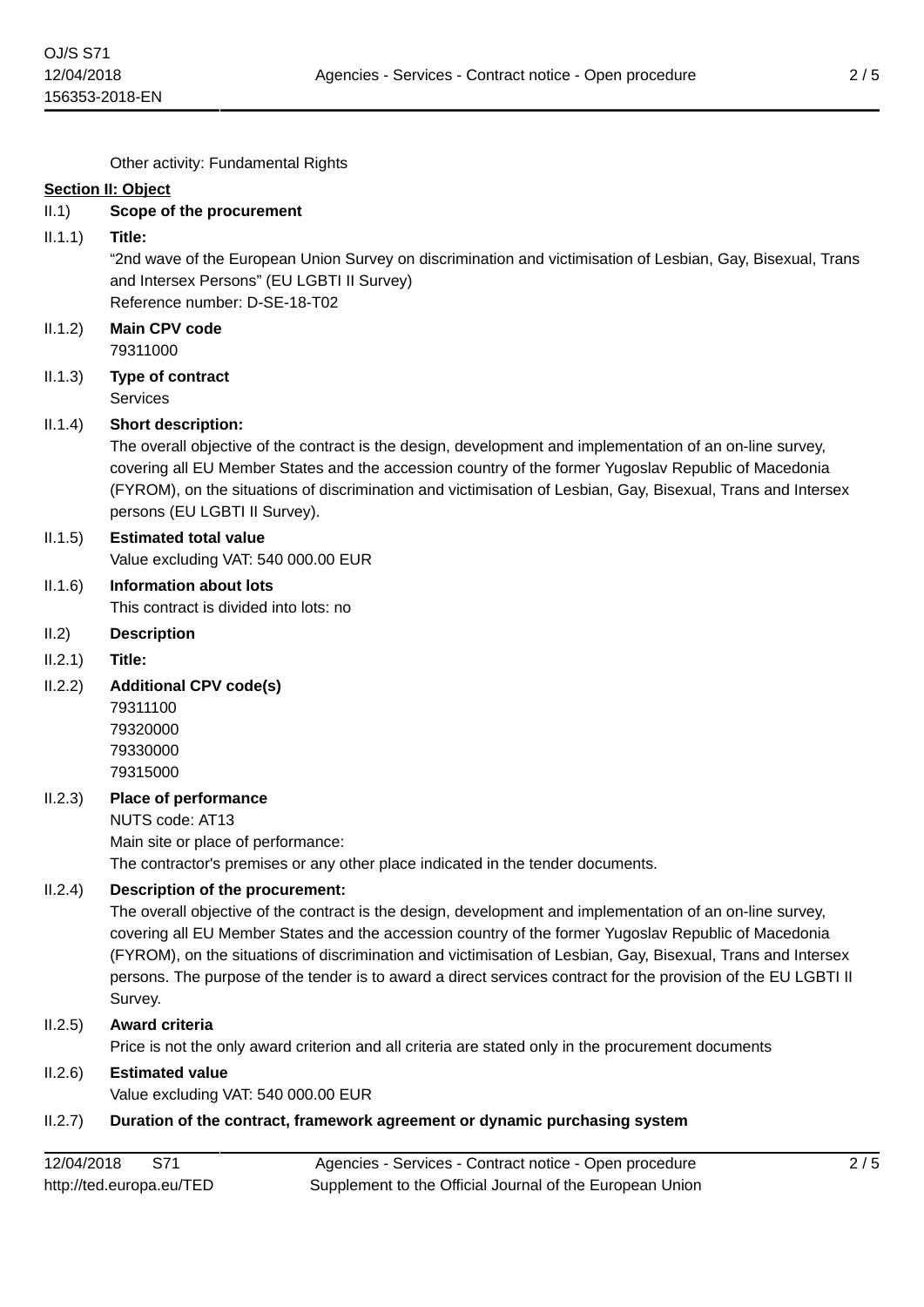Duration in months: 13 This contract is subject to renewal: no

- II.2.10) **Information about variants** Variants will be accepted: no
- II.2.11) **Information about options** Options: no
- II.2.12) **Information about electronic catalogues**

## II.2.13) **Information about European Union funds**

The procurement is related to a project and/or programme financed by European Union funds: no

### II.2.14) **Additional information**

Tender documents will be available for download at the address indicated under heading I.1. The website will be updated regularly and it is the tenderers' responsibility to check for updates and modifications during the tendering period.

#### **Section III: Legal, economic, financial and technical information**

- III.1) **Conditions for participation**
- III.1.1) **Suitability to pursue the professional activity, including requirements relating to enrolment on professional or trade registers**
- III.1.2) **Economic and financial standing** Selection criteria as stated in the procurement documents
- III.1.3) **Technical and professional ability** Selection criteria as stated in the procurement documents
- III.1.5) **Information about reserved contracts**
- III.2) **Conditions related to the contract**
- III.2.1) **Information about a particular profession**
- III.2.2) **Contract performance conditions:** As stated in the procurement documents.
- III.2.3) **Information about staff responsible for the performance of the contract** Obligation to indicate the names and professional qualifications of the staff assigned to performing the contract

## **Section IV: Procedure**

- IV.1) **Description**
- IV.1.1) **Type of procedure**

Open procedure

- IV.1.3) **Information about a framework agreement or a dynamic purchasing system**
- IV.1.4) **Information about reduction of the number of solutions or tenders during negotiation or dialogue**
- IV.1.6) **Information about electronic auction**
- IV.1.8) **Information about the Government Procurement Agreement (GPA)** The procurement is covered by the Government Procurement Agreement: no
- IV.2) **Administrative information**
- IV.2.1) **Previous publication concerning this procedure**
- IV.2.2) **Time limit for receipt of tenders or requests to participate** Date: 23/05/2018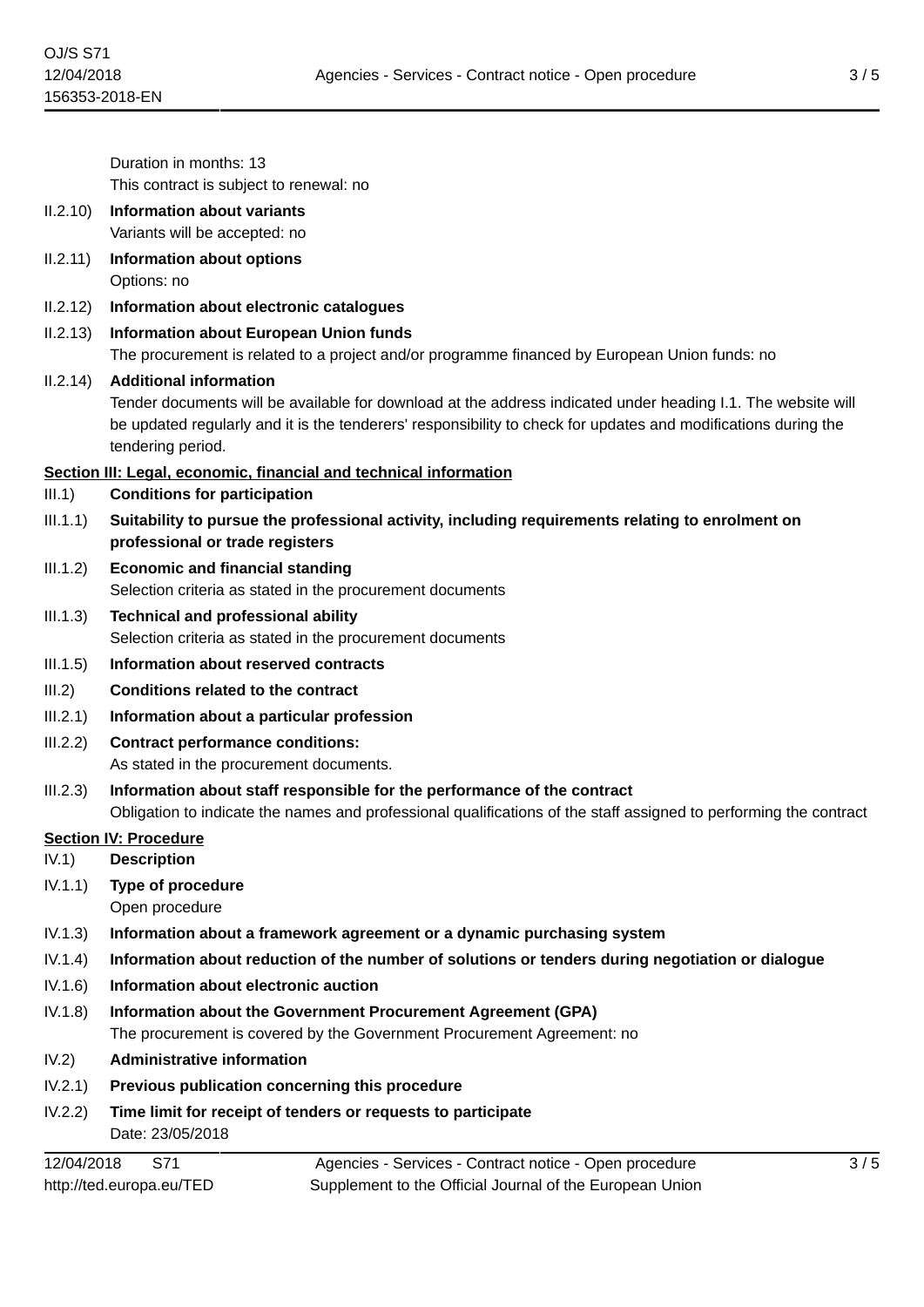Local time: 17:00

### IV.2.3) **Estimated date of dispatch of invitations to tender or to participate to selected candidates**

#### IV.2.4) **Languages in which tenders or requests to participate may be submitted:**

Bulgarian, Czech, Danish, German, Greek, English, Spanish, Estonian, Finnish, French, Irish, Croatian, Hungarian, Italian, Lithuanian, Latvian, Maltese, Dutch, Polish, Portuguese, Romanian, Slovak, Slovenian, Swedish

IV.2.6) **Minimum time frame during which the tenderer must maintain the tender** Duration in months: 6 (from the date stated for receipt of tender)

# IV.2.7) **Conditions for opening of tenders** Date: 29/05/2018 Local time: 10:30 Place: At the contracting authority's premises. Information about authorised persons and opening procedure: As indicated in the procurement documents.

### **Section VI: Complementary information**

VI.1) **Information about recurrence**

This is a recurrent procurement: no

### VI.2) **Information about electronic workflows**

## VI.3) **Additional information:**

Tenders may be submitted in any of the EU official languages, but preferably in English.

### VI.4) **Procedures for review**

### VI.4.1) **Review body**

General Court rue du Fort Niedergrünewald Luxembourg 2925 Luxembourg Telephone: +352 4303-1 Fax: +352 4303-2100 Internet address:<http://curia.europa.eu/>

# VI.4.2) **Body responsible for mediation procedures**

General Court rue du Fort Niedergrünewald Luxembourg 2925 Luxembourg Telephone: +352 4303-1 Fax: +352 4303-2100 Internet address:<http://curia.europa.eu/>

### VI.4.3) **Review procedure**

Precise information on deadline(s) for review procedures: See Internet address provided in Section I.3.